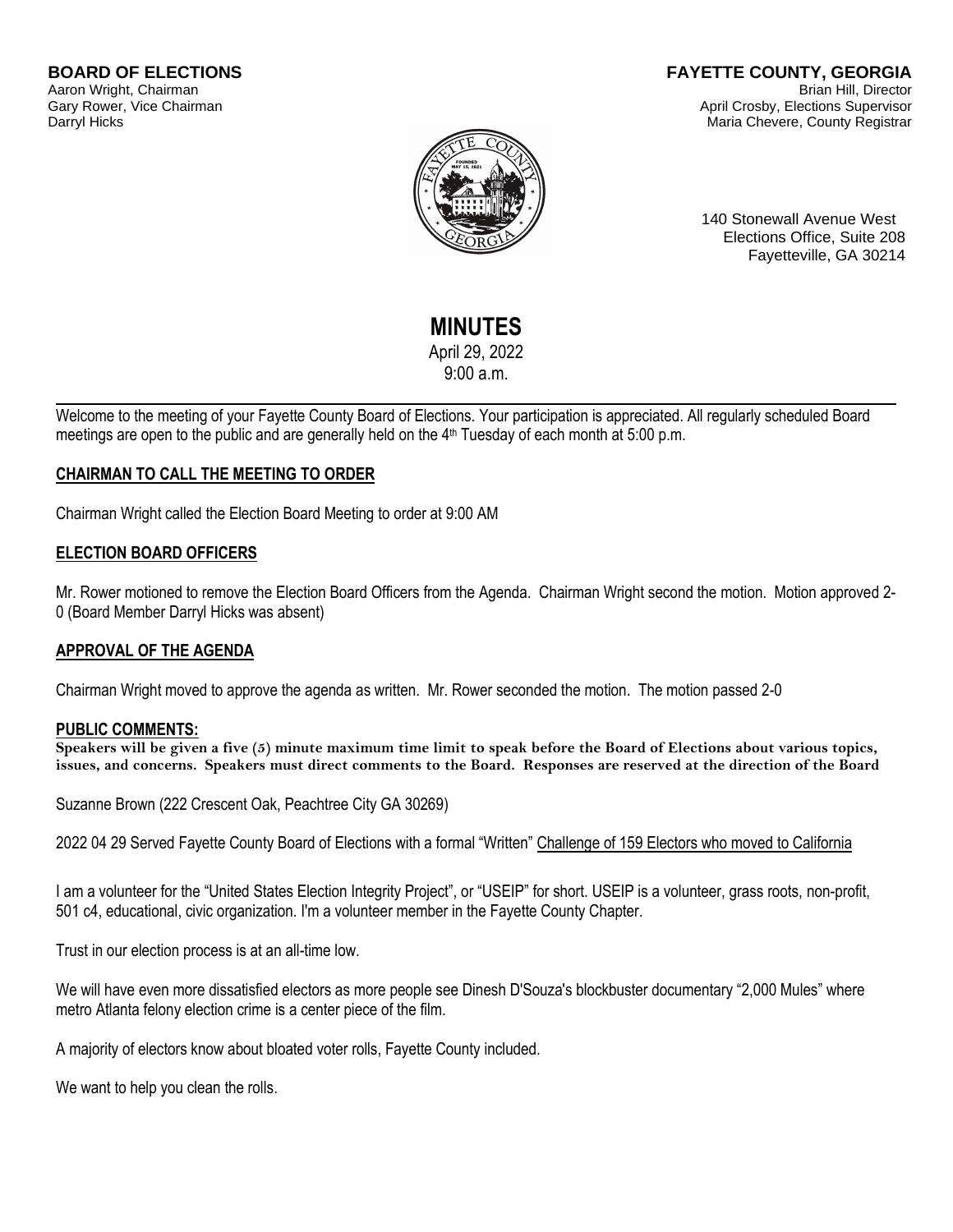Last month I gave each of you a copy of OCGA 21-2-230 which codifies the right of any elector of a county to challenge the right of any other elector of the county whose name appears on the list of electors, to vote in an election.

The challenge shall be in writing and specify distinctly the grounds of such challenge.

Upon filing a challenge, the board of registrars shall immediately consider such challenge and determine whether probable cause exists to sustain such challenge.

The law outlines the procedures that shall be followed.

I would like to remind all of you the word "shall" is a legally binding word. It does not mean should, or may, or "if you want to". It means . . . you "shall" do what is outlined.

Willfully violating the law is malfeasance; disregarding a law is non-feasance. Both are a basis to remove people from an elected or administrative office. I ask you, where is Floyd Jones?

You are sworn to uphold election law, we expect you to do so. We found electors who have moved out of state but are still on the voter rolls.

Today, on behalf of our group, I am filing a written challenge of 159 Fayette County electors to cast a vote in the Primary or any future election because records show they are no longer legal residents of Fayette County.

#### These 159 moved to California and cannot vote here.

We base our claim on publicly accessible data including: Fayette County voter rolls, Change of Address records from the United States Post Office And qPublic.net which shows Fayette County property tax records

I am delivering to each of you, a flash drive which contains a spreadsheet documenting the following:

- the name of the elector being challenged on the Fayette County Voter rolls
- their Fayette County address
- their voter registration number
- the date they last voted or a blank field if they never voted
- the month and year they filed their Change of Address at the USPS
- and their new address in California, including the street, city, and county.

On the far right of the spreadsheet, you will find Column O which contains a brief summary of our findings and a link to the qPublic.net property tax record we used to determine the elector no longer owns the property where they are registered in Fayette County.

On behalf of USEIP, I formally challenge the right of these 159 electors to vote in this or any election because they no longer reside at the address on record.

The Fayette County board of Registrars shall immediately consider such challenge and determine whether probable cause exists to sustain such challenge.

Electors who move out of Georgia lose their right to vote here.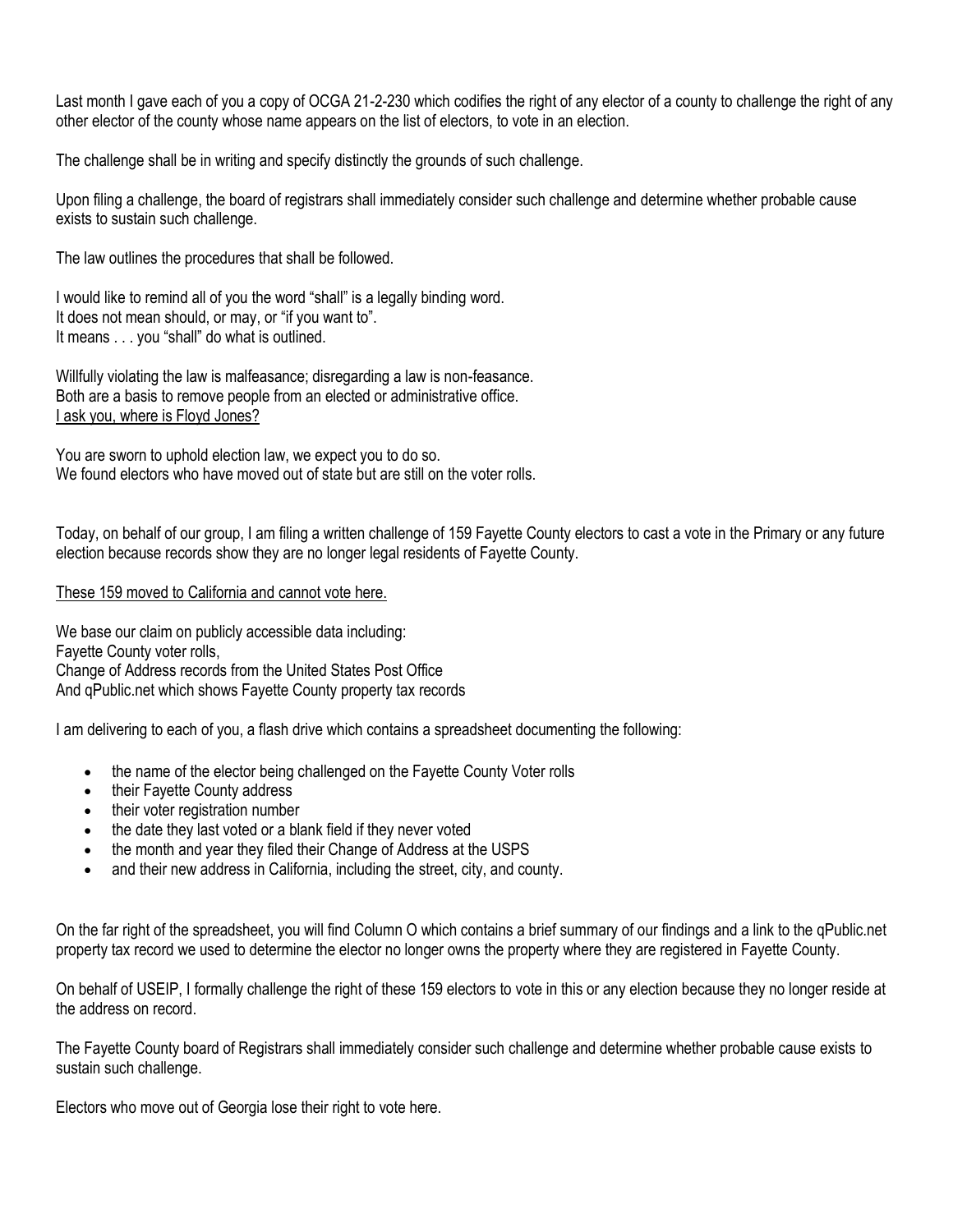You must examine each elector individually.

159 electors are being challenged. You must ask each elector to prove their current legal residence prior to allowing them to vote. If you agree they no longer live in Georgia, the law says you must purge them from the voter rolls.

You must follow procedures to block them from voting until you hold a hearing, and what to do if they apply for a mail in ballot or attempt to vote in person.

It is all outlined in the law. It is complicated, but you can do it. I do not think they'll show up in person, because they live in California.

You cannot certify the Primary results until you resolve all issues, especially if a challenged elector attempts to vote.

We hope you warmly receive this trust building election integrity effort, so we can proceed to work on electors who moved to other states.

If you choose to not be an enthusiastic and thankful partner in this integrity project, we will be forced to view it as your intentional violation of Georgia Election Law.

As the legal challenger, I expect to be notified of all hearings because I have the right to submit additional data and appeal your decision if I don't agree.

You know as well as we do, that even one vote cast by someone who is no longer eligible to vote here, takes away the rights of legal voters.

We want to help you to minimize election fraud.

Thank you.

# **APPROVAL OF THE MINUTES**

Consideration of staff's request to approve the April 1, 2022, Board of Elections' Meeting Minutes

#### **CONSENT AGENDA:**

#### **PUBLIC HEARING:**

1. Public Hearing of staff's recommendation to remove registered Fayette County voters from the Electors List who are registered in the State of Georgia's Secretary of State Voter Registration System as deceased **(Pages1-2)**

Chairman Wright made a motion to approve the Canceled Deceased, Mr. Rower second the motion. The Motion passed 2-0

2. Public Hearing of staff's recommendation to remove registered Fayette County voters from the Electors List who are registered in the State of Georgia's Secretary of State Voter Registration System as felons **(Pages 3)**

Chairman Wright made a motion to approve the Canceled Deceased, Mr. Rower second the motion. The Motion passed 2-0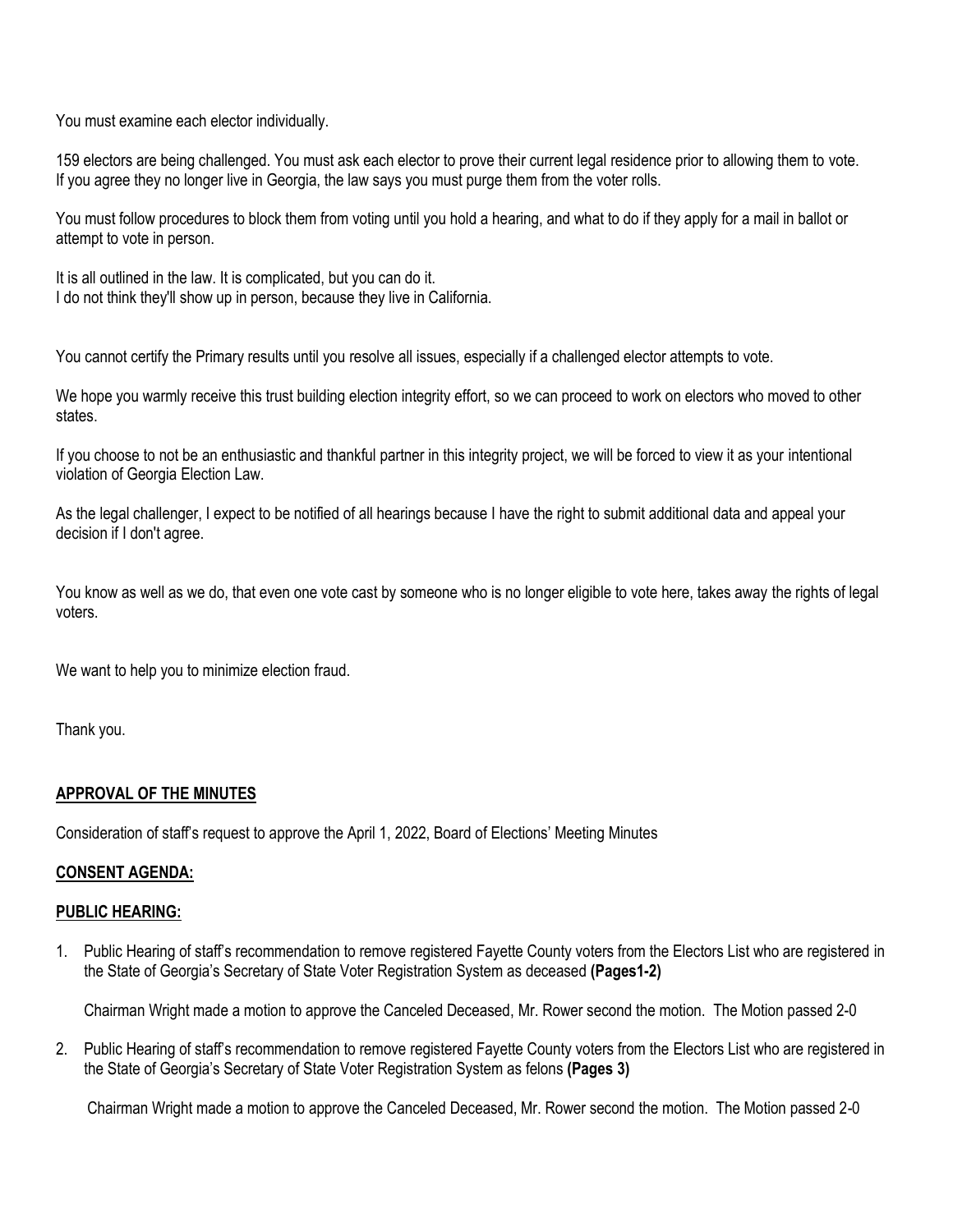#### **OLD BUSINESS:**

3. Signing of Election Board By-Laws **(Pages 4-6)**

#### **NEW BUSINESS:**

No New Business

#### **DIRECTOR'S REPORT:**

4. Fire Station (Election Office Renovation) Update **(Pages 7-10)**

Mr. Hill stated that the Election Office/ Fire Station 4 Rebuild has been approved and will start construction in about a month.

Poll Worker Training **(Page 11)**

Mr. Hill stated that the Poll worker training dates are as follows:

#### **Election Day Trainings**

April 26<sup>th</sup>, 27<sup>th</sup> 10 AM & 2 PM (Held in The Public Meeting Room)

May 3<sup>rd</sup> & 4<sup>th</sup> 10 AM & 2 PM (Held in Suite 210)

May 10<sup>th</sup> & 11<sup>th</sup> 10 AM & 2 PM (Held in The Public Meeting Room)

May 17<sup>th</sup> & 18<sup>th</sup> 10 AM & 2 PM (Held in The Public Meeting Room)

#### **Early Voting Training**

April 29<sup>th</sup> 10 AM & 2 PM (Held in The Public Meeting Room)

## **ATTORNEY'S REPORTS:**

There were no Attorney Reports

#### **BOARD MEMBERS REPORTS:**

#### **EXECUTIVE SESSION:**

There was no Executive Session